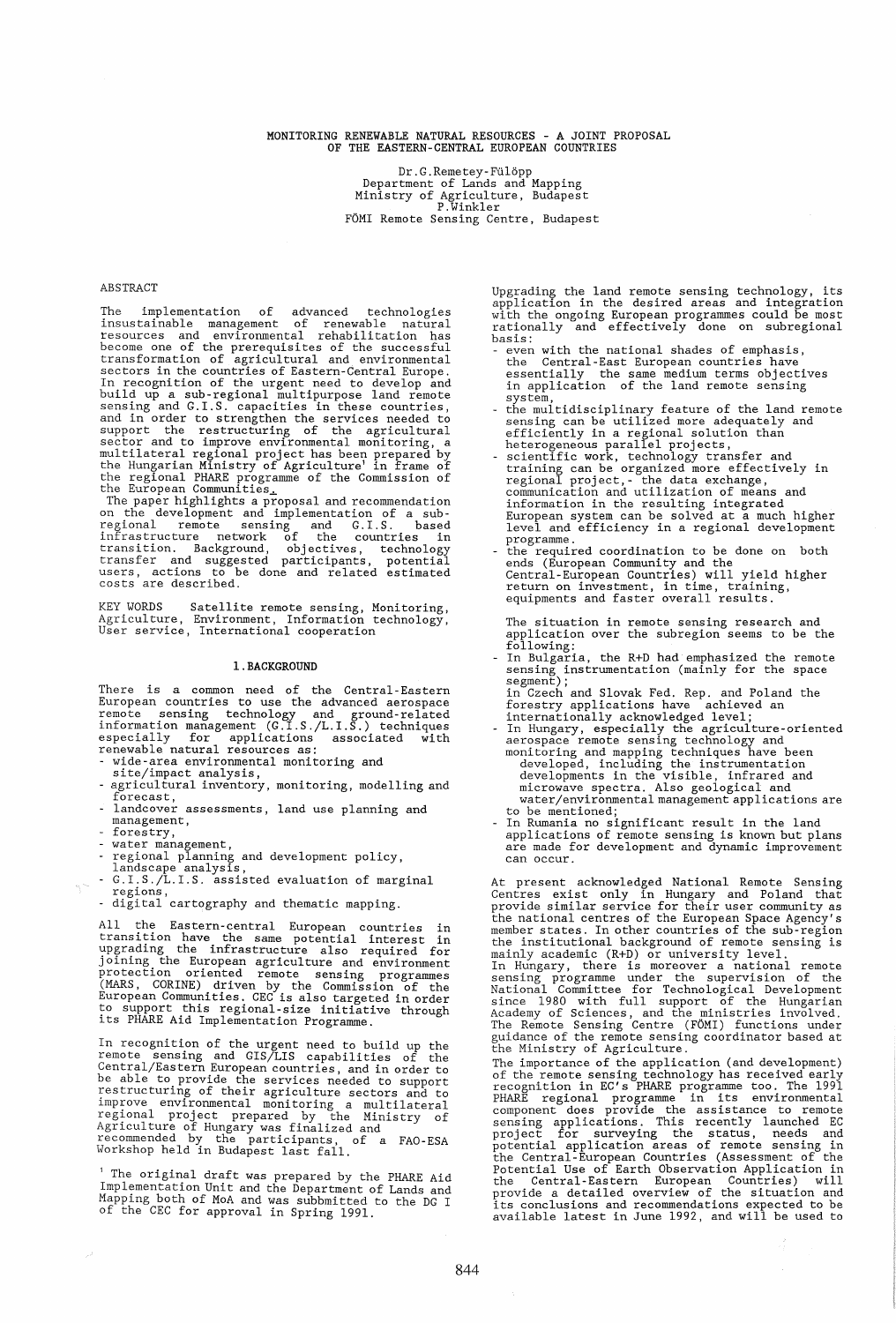refine the design of the present project<br>proposal.Sub-regional coordination started also in<br>another but technologically related area. The European Association of Remote Sensing Laboratories (EARSeL) initiated to set up a Working Group for coordinating the scientific aid for Central European countries in the different European aid programs and P. Winkler of F

Participated by the European Space Agency (ESA), Agencia Spatiale Italiana (ASI) and the Austrian Space Agency (ASA), the member countries of the Space Agency Central European Initiatives held its last meeting devoted to S for regional cooperation will be compiled in case<br>of Hungary - under the umbrella of the just<br>established Hungarian Space Research Office - by<br>G.Remetey of MoA. This activity will be supported<br>by the Italian Space Agency.

Contracted by the European Communities, an<br>assessment of the potential use of Earth<br>observation applications in the countries of<br>Central and Eastern Europe has been started by an<br>expert team headed by Prof. (Emeritus) Dr.C

## 2.0BJECTIVES

The overall objective of the project is to speed up<br>introduction of operational applications of remote<br>sensing and GIS/LIS technologies in the<br>Central/Eastern European countries and to increase<br>benefits from their appropri

Major issues related to the mid-term objectives are follow:

- Establishment, development and upgrading of the<br>land remote sensing capacity in the Central-Eastern<br>European countries for application in the planning,<br>monitoring and management of natural resources and<br>related human act

- Joining the European programs MARS as well as CORINE Land Cover, CORINE Air and CORINE Biotopes databases.

Development of the capability to support the PHARE Danube River Basin and "Black Triangle" program started under the PHARE 1991 regional programme.

The region concerned is the subregion of Centraleastern Europe, namely the Czech and Slovak Republic, Poland and Hungary.

The region concerned should be extended as soon as<br>possible (using UN funds) towards also Albania,<br>Rumania, Bulgaria, Slovenia, Croatia, Estonia,<br>Latvia and Lithuania joining their representatives<br>in the network of coopera

## 3. ACTIONS TO BE DONE

The project is planned for three years (1992-1994) covering the following activities:

## 3.1. Advisory activities

- Survey of needs; detailed specifications of the sub-regional objectives; elaboration of the sub-regional developments concept.

- Detailed specification of the equipments and<br>softwares needed for each participants of the<br>subregion on the basis of the suggested<br>configuration (see paragraph 7.) and the presently<br>existing technical facilities of the n participants.

- Setting up an information system and advisory network within the sub-region with linkages to international centres as FAa RSC, CEC JRC IRSA, EARSeL. ...

3.2. Equipment and software installation activities

- Installation of the hardware configurations and softwares at participating centres

Building up a network of the configurations installed at the participating centres

3.3. Training and education

- Specification of sub-regional training needs and establishment of a training program; execution of the program which supposed to include:

- 
- 
- 

\* advanced image processing applications \* raster and vector GIS processing \* current trends in remote sensing \* computer and periphery operation and maintenance \* experimental and sampling design, sampling for integrating satellite, aircraft and ground measurements in statistically viable way \* database design

- Application oriented thematic workshops organized<br>in cooperation with institutions as FAO, ESA,<br>Telespazio, ITC, ...

- Scientific exchange for experts among the<br>participating countries with EC countries

- Organizing of meetings and seminars devoted to experimental and operational remote sensing experimental<br>applications

#### 3.4. Development activities

Development and application of the existing softwares of the participants on the installed new hardware configuration. Every participant should undertake to develope an application in which it has earlier results, achievements or plans.<br>- Systematic integration with CORINE and MARS

3.5. Data and information exchange

- Data and imagery exchange within the subregion with EC countries.

#### 4. IMPLEMENTATION

- Survey and evaluation of the subregional needs, elaborating of a subregional development concept using the technical assistance from the EEC countries including expertise of ESA, FAO and JRC ISPRA;

- Training and visiting scientist program for<br>experts of the participating countries in leading<br>EEC, FAO and ESA remote sensing technology and applications centres.

- Organization of application-oriented thematic<br>workshops regularly (twice a year).<br>- Attending expert's meeting, seminars, workshops<br>and conferences devoted to experimental and<br>operational remote sensing applications in t countries.

 $Development$  of harmonized and/or standardized basic infra-structure and implementation of basic technology needed for remote sensing irt order to support agricultural and environmental monitoring applications in all participating countries.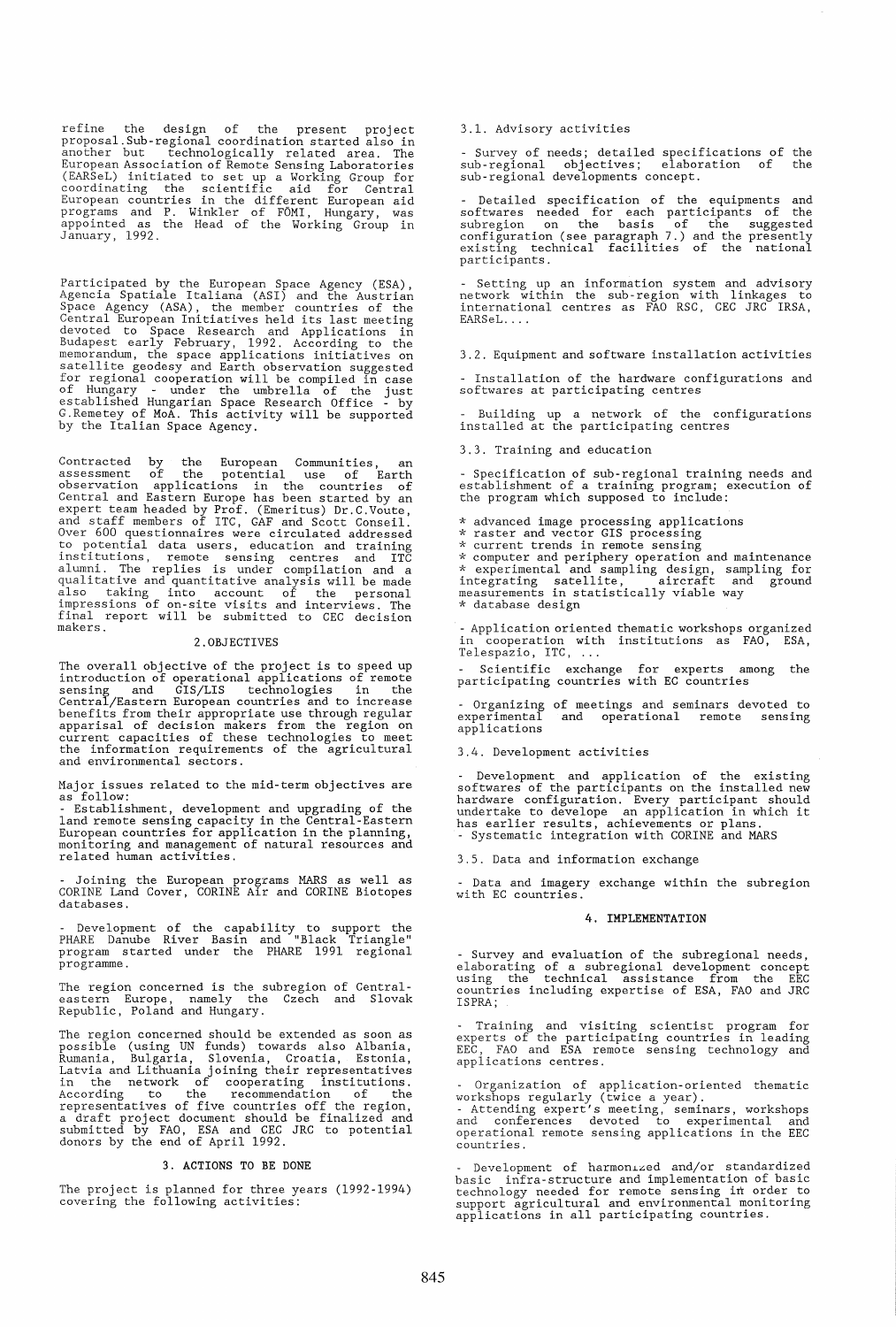- Acquisition, preprocessing, analysis and<br>dissemination of remotely sensed data (at least one<br>dedicated laboratory per country able to accept<br>standardized remote sensing data products and to<br>support interactive digital<br>ge management in<br>distribution).

- Higher amount of satellite remote sensing data<br>(Landsat, SPOT, ERS-1, NOAA/AVHRR etc) - supplied<br>by European distributors - are needed for<br>multispectral, multiplatform and multitemporal applications.

## 5.SERVICES REQUIRED

High-level technical assistance and consultancy<br>from ESA, FAO and leading space and application<br>labs of the EEC countries (JRC Ispra, GDTA<br>Toulouse, ITC Enschede, CCG Oberpfaffenhofen etc).<br>Multilevel training for managers

# 6.SUPPLIES REQUIRED

- The upgrading of the facilities of the existing<br>dedicated remote sensing labs (one per country) to<br>be able to provide standardized and value added<br>data and products for the domestic user community.<br>(The upgrade includes applications.

- Based on the remote sensing data provided by the<br>European Space Agency (SPOT, Landsat, ERS-1, NOAA<br>AVHRR etc) the utilization of the resources of the<br>dedicated labs could be available as spare also for<br>the participating

- Establishment of a joint microwave<br>instrumentation fleet (SLAR, SAR, MW Radiometer and<br>related ground segments) already available for use<br>of the participating countries for all-weather<br>monitoring applications.

Location of delivery of the equipments is the dedicated remote sensing centre in each of the participating countries.

#### 7. INPUTS

7.1. EC/PHARE contribution to the subregion as a whole:

a) advisory services<br>b) half of the training<br>c) network hardware and software for subregional and European linkage

7.2. EC/PHARE contribution to each of the participating countries to create the technical and human resources and informatics base for the subregional work:

a) advisory service

b) training<br>c) equipment on the basis of the following suggested configuration:

- personal computers (2 Pcs with 486 processor)<br>- workstation with UNIX operation system<br>- digitizer (AO size)<br>- scanner
- 

- large format thermal printer electrostatic plotter
- electrostau<br>- film writer

- 
- photo laboratory equipments remote sensing data processing packages

- GIS packages - graphics software ( for vectorization)

7.3. Government contribution

Generally equipment that are available as counterpart contribution is, rudimentary with a few exceptions. Even if, available sometimes it will be difficult to integrate them into a European system. National expertise will be used for work on the project, these however will need some reorientation.<br>Office and laboratory facilities will be made<br>available in any case in each participating countries.

Indication for the contributions are as follow:

Bulgaria:

a) few trained specialists in remote sensing and software development

b) basic equipment and facilities

Czech and Slovak Fed. Republic:

a) few trained specialists in remote sensing and operators for data processing, experienced in various application-oriented pilot projects and cost studies; b) PC based GIS system, photolaboratory equipment.

Hungary: A few trained specialists and operator staff in remote sensing and software development, up to now 300 man-years R+D investment in agricultural applications (crop monitoring, soil, environmental and water management)

b) PC based GIS systems, photolaboratory

Poland:<br>a) GIS

specialists and specialists of data processing<br>b) some GIS equipments

Rumania:

a) few specialists involved remote sensing and software development

b) some remote sensing equipment

#### 8. OUTPUTS

After three years of project life the participating countries expect to achieve the following results:

a) Improvement at the present basic land remote sensing facilities for potential application in fields mentioned above.

b) A higher degree of effective integration into<br>the European programs MARS and CORINE for which<br>experiments will have already been performed. This<br>would also include mutual data communication. The national priorities for application of remote sensing techniques as they now appear are: Bulgaria: Agriculture, forestry, environmental monitoring, land use, urban planning and management, pilot studies based on specifics of Balkan peninsula Czech and Slovak Fed. Republic:<br>Environmental monitoring and environmental<br>management analyses, land use and regional<br>planning-at the level of district office,<br>agricultural inventories, crop assesment and yield<br>forecast, f monitoring. Hungary: Setting up a basic system for remote sensing centre<br>that provide data to all users of the region,<br>methodologiesof differentapplications such as<br>country-wide crop area assessment, yield<br>forecasting and early warning, select environmental applications, digital cartography. Poland: Improvement existing methods for forestry, oceanology, hydrology, analysis, land use and urban Improvement existing methods for agriculture,<br>forestry, oceanology, hydrology, ecological<br>analysis, land use and urban planning,<br>transportation and telecommunication planning,<br>digital cartography. Rumania: Risk and safety analyses, industrial applications, physical monitoring, land use planning, GIS application, sea pollution, surveillance